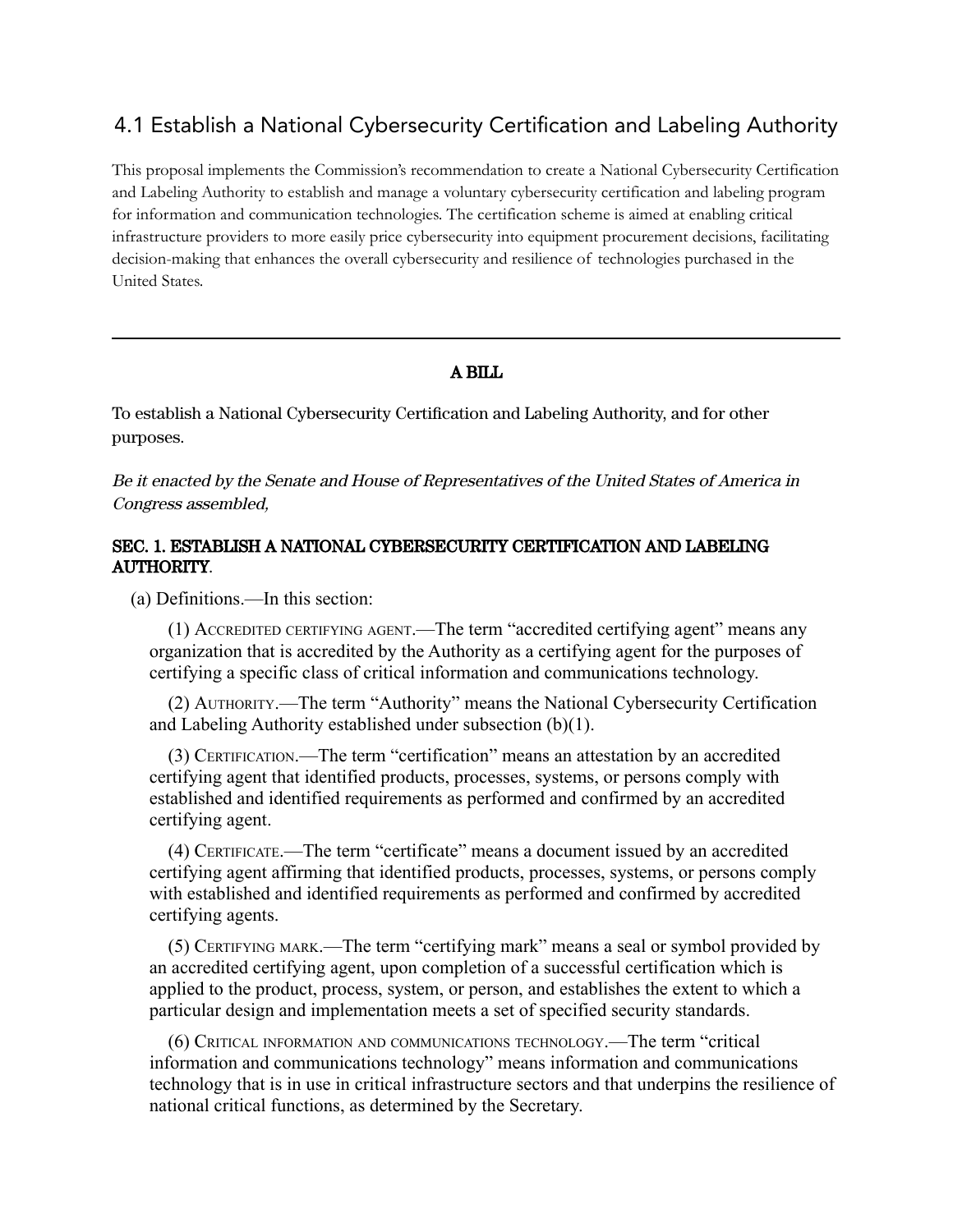(7) CRITICAL INFRASTRUCTURE.—The term "critical infrastructure" has the meaning given that term in section 1016(e) of the Critical Infrastructure Protection Act of 2001 (42 U.S.C. 5195c(e)).

(8) LABEL.—The term "label" means a clear, visual, and easy to understand symbol or list that conveys specific information about a product's security attributes, characteristics, functionality, components, or other features.

(9) PROGRAM.—The term "Program" means the program administered under subsection  $(b)(1)$ .

(10) SECRETARY.—The term "Secretary" means the Secretary of Homeland Security.

(b) National Cybersecurity Certification and Labeling Authority.—

(1) ESTABLISHMENT.—There is established a National Cybersecurity Certification and Labeling Authority for the purpose of establishing and administering a voluntary national cybersecurity certification and labeling program for critical information and communications technology in order to bolster the resilience of the networks and critical infrastructure of the United States.

(2) PROGRAMS.—

(A) ACCREDITATION OF CERTIFYING AGENTS.—As part of the Program, the Authority shall define and publish a process whereby governmental and nongovernmental entities may apply to become accredited certifying agents for the certification of specific critical information and communications technology, including—

(i) smartphones;

(ii) tablets;

(iii) laptop computers;

(iv) operating systems;

(v) routers;

(vi) software-as-a-service;

(vii) infrastructure-as-a-service;

(viii) platform-as-a-service;

(ix) programmable logic controllers;

(x) intelligent electronic devices; and

(xi) programmable automation controllers.

(B) IDENTIFICATION OF STANDARDS, FRAMEWORKS, AND BENCHMARKS.—As part of the Program, the Authority shall work in coordination with accredited certifying agents, the Secretary, and subject matter experts from the Federal Government, academia, nongovernmental organizations, and the private sector, including with the International Organization for Standardization and other international standards bodies, to—

(i) identify and harmonize common security standards, frameworks, and benchmarks against which the security of critical information and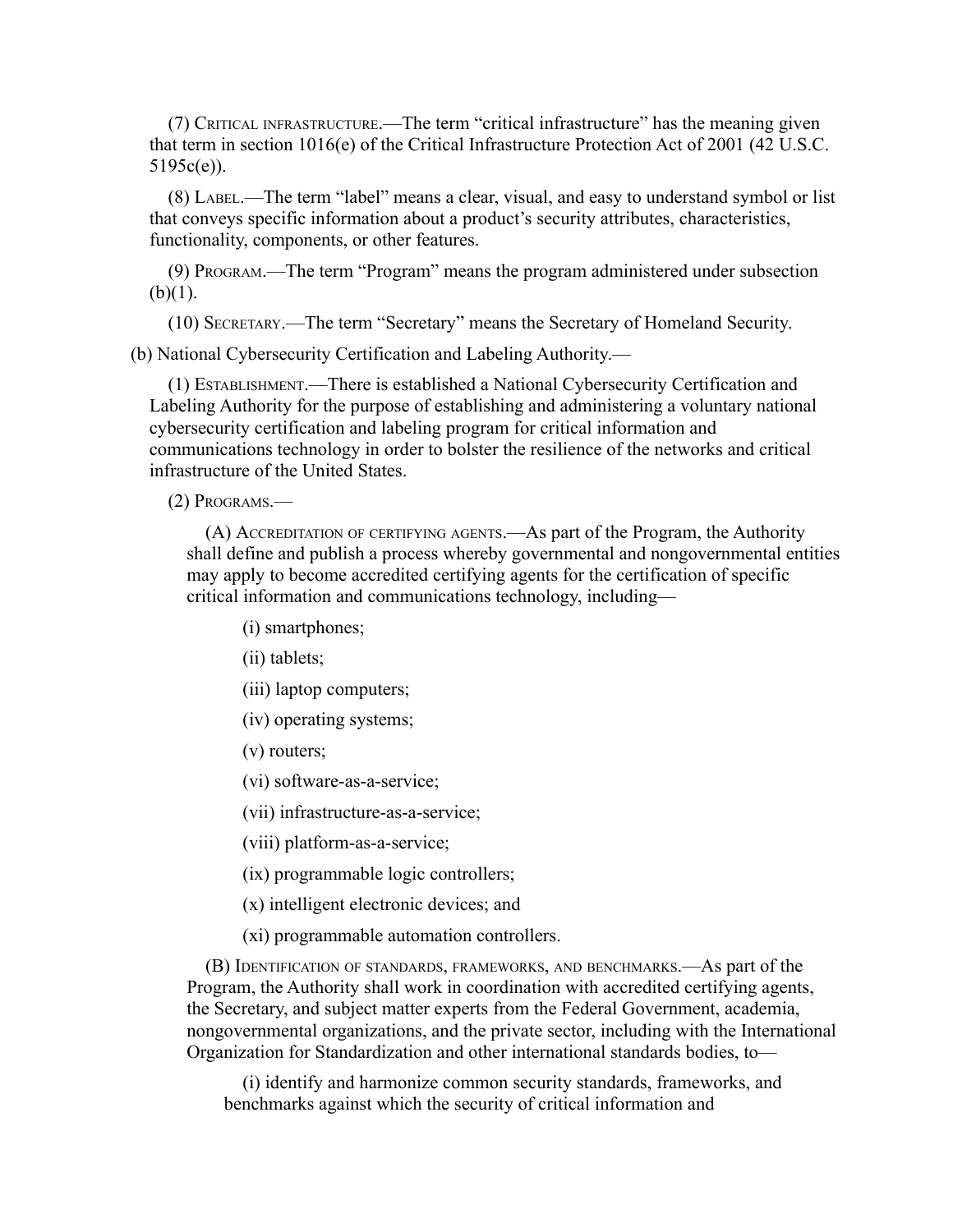communications technologies may be measured; and

(ii) identify cybersecurity certification programs that are available and accepted by industry and consumers.

(C) PRODUCT CERTIFICATION.—As part of the Program, the Authority, in consultation with the Secretary and other experts from the Federal Government, academia, nongovernmental organizations, and the private sector, shall—

(i) develop, and disseminate to accredited certifying agents, guidelines to standardize the presentation and issuance of certifications and certifying marks to communicate the level of security, as specified in applicable voluntary standards, for critical information and communications technologies;

(ii) develop, or permit accredited certifying agents to develop, certification criteria for critical information and communications technologies based on identified security standards, frameworks, and benchmarks, through the work conducted under subparagraph (B);

(iii) permit accredited certifying agents to issue certifications and certifying marks for critical information and communications technology that meet and comply with security standards, frameworks, and benchmarks identified through the work conducted under subparagraph (B);

(iv) permit a manufacturer or distributor of critical information and communications technology to display a certificate reflecting the extent to which the critical information and communications technology meets security standards, frameworks, and benchmarks identified through the work conducted under subparagraph (B);

(v) develop a post-market surveillance program to support the monitoring of participants in the Program and removal of the certification of a critical information and communications technology as a critical information and communications technology certified under the Program if the manufacturer of the certified critical information and communications technology falls out of conformity with the benchmarks security standards, frameworks, or benchmarks identified through the work conducted under subparagraph (B) for the critical information and communications technology;

(vi) work to enhance public awareness of the certification and labeling efforts of the Authority and accredited certifying agents, including through public outreach, education, research and development, and other means; and

(vii) publicly display a list of labels and certified critical information and communications technology, along with their respective certification information.

## (D) CERTIFICATIONS.—

(i) I<sup>N</sup> GENERAL.—A certification shall remain valid for not less than 1 year from the date of issuance and not more than 5 years from the date of issuance, as determined by the accredited certifying agent.

(ii) CLASSES OF CONFORMITY ASSESSMENT.—In developing the guidelines and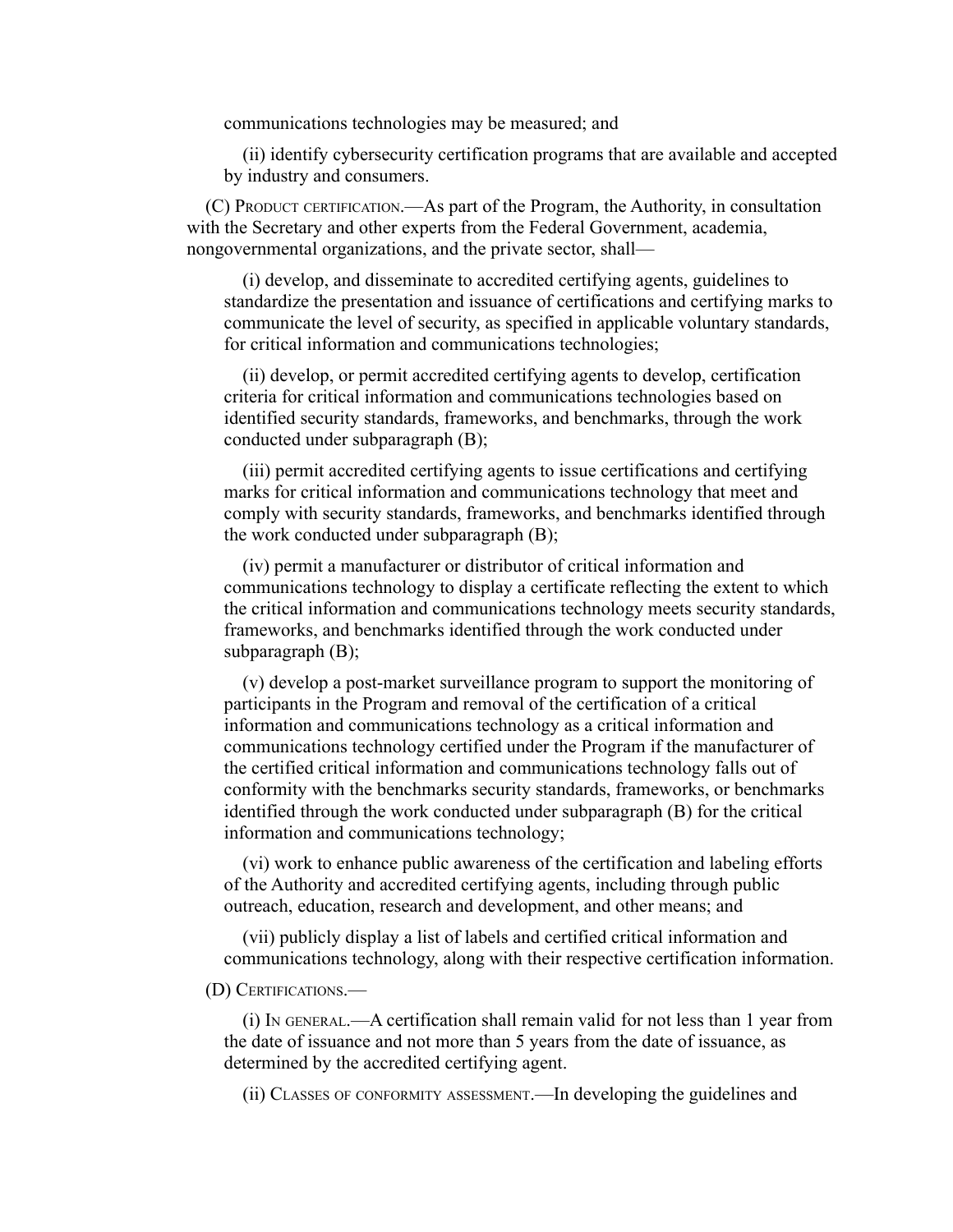criteria required under subparagraph  $(C)(i)$ , the Authority shall designate at least 3 classes of conformity assessment, including the following:

(I) For critical information and communications technology which the product manufacturer or service provider attests meets the criteria for a certification, self-declaration of conformity.

(II) For critical information and communications technology products and services that have undergone conformity assessment, including a security evaluation and testing by an accredited certifying agent, third-party certification of conformity.

(III) For critical information and communications technology that has undergone testing by a third-party testing laboratory, as approved by the Authority, test-based confirmation of conformity.

(E) PRODUCT LABELING.—The Authority, in consultation with the Secretary and other experts from the Federal Government, academia, nongovernmental organizations, and the private sector, shall—

(i) collaborate with the private sector to standardize language and define a labeling schema, that may developed by accredited certifying agents, to provide transparent information on the security characteristics and constituent components of a software or hardware product; and

(ii) establish a mechanism by which product developers can provide this information for both product labeling and public posting.

(3) ENFORCEMENT.—

(A) IN GENERAL.—It shall be unlawful for a product manufacturer, distributor, or seller to—

(i) falsely attest to, or falsify an audit or test for, a security standard, framework, or benchmark for certification;

(ii) intentionally mislabel a product; or

(iii) fail to maintain the security standard, framework, or benchmark to which the manufacturer, distributor, or seller attested.

(B) ENFORCEMENT BY FEDERAL TRADE COMMISSION.—

(i) UNFAIR OR DECEPTIVE ACTS OR PRACTICES.—A violation of subparagraph (A) shall be treated as an unfair and deceptive act or practice in violation of a regulation under section  $18(a)(1)(B)$  of the Federal Trade Commission Act (15) U.S.C. 57a(a)(1)(B)) regarding unfair or deceptive acts or practices.

(ii) POWERS OF COMMISSION.—

(I) I<sup>N</sup> GENERAL.—The Federal Trade Commission shall enforce this paragraph in the same manner, by the same means, and with the same jurisdiction, powers, and duties as though all applicable terms and provisions of the Federal Trade Commission Act (15 U.S.C. 41 et seq.) were incorporated into and made a part of this paragraph.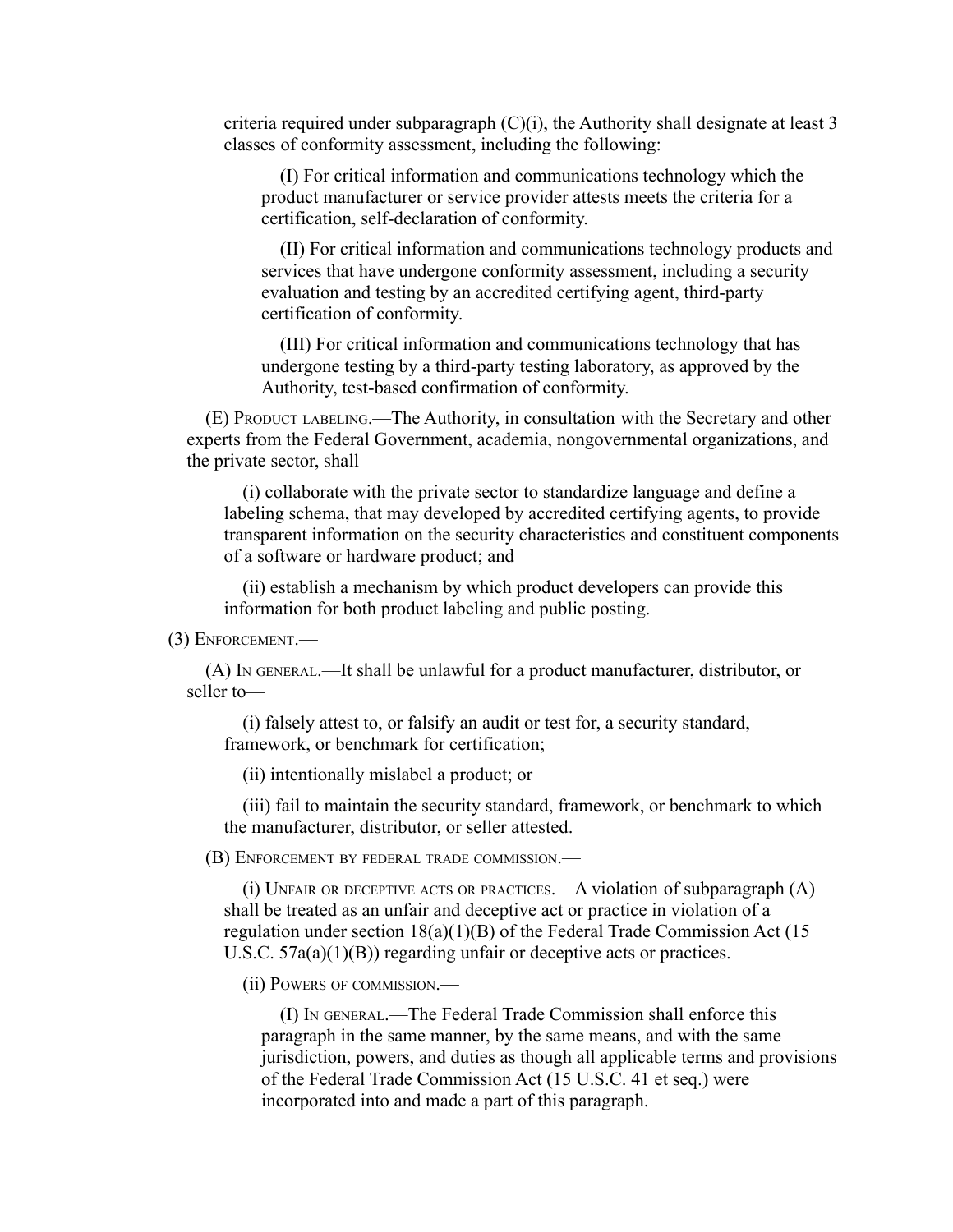(II) PRIVILEGES AND IMMUNITIES.—Any person who violates this paragraph shall be subject to the penalties and entitled to the privileges and immunities provided in the Federal Trade Commission Act (15 U.S.C. 41 et seq.).

(c) Selection of the Authority.—

(1) SELECTION.—The Secretary shall issue a notice of funding opportunity and select, on a competitive basis, a nonprofit, nongovernmental organization to serve as the Authority for a period of 5 years.

(2) ELIGIBILITY FOR SELECTION.—The Secretary may only select an organization to serve as the Authority if such organization—

(A) is a nongovernmental, nonprofit organization that is—

(i) exempt from taxation under section 501(a) of the Internal Revenue Code of 1986; and

(ii) described in sections  $501(c)(3)$  and  $170(b)(1)(A)(vi)$  of that Code;

(B) has a demonstrable track record of development and oversight of accreditation programs and work on cybersecurity and information security standards, frameworks, and benchmarks; and

(C) possesses requisite staffing and expertise, with demonstrable prior experience in the development and oversight of accreditation programs, as well as technology security or safety standards, frameworks, and benchmarks, as well as certification.

(3) APPLICATION.—The Secretary shall establish a process by which a nonprofit, nongovernmental organization that seeks to be selected as the Authority may apply for consideration.

(4) PROGRAM EVALUATION.—Not later than the date that is 4 years after the initial selection pursuant paragraph (1), and every 4 years thereafter, the Secretary shall—

(A) assess the effectiveness of the labels and certificates produced by the Authority, including—

(i) assessing the costs to businesses that manufacture critical information and communications technology participating in the Program;

(ii) evaluating the level of participation in the Program by businesses that manufacture critical information and communications technology; and

(iii) assessing the level of public awareness and consumer awareness of the label;

(B) audit the impartiality and fairness of the Authority's activities conducted under this section;

(C) issue a public report on the assessment most recently carried out under subparagraph (A) and the audit most recently carried out under subparagraph (B); and

(D) brief Congress on the findings of the Secretary with respect to the most recent assessment under subparagraph (A) and the most recent audit under subparagraph (B).

(5) RENEWAL.—After the initial selection pursuant to paragraph (1), the Secretary shall,